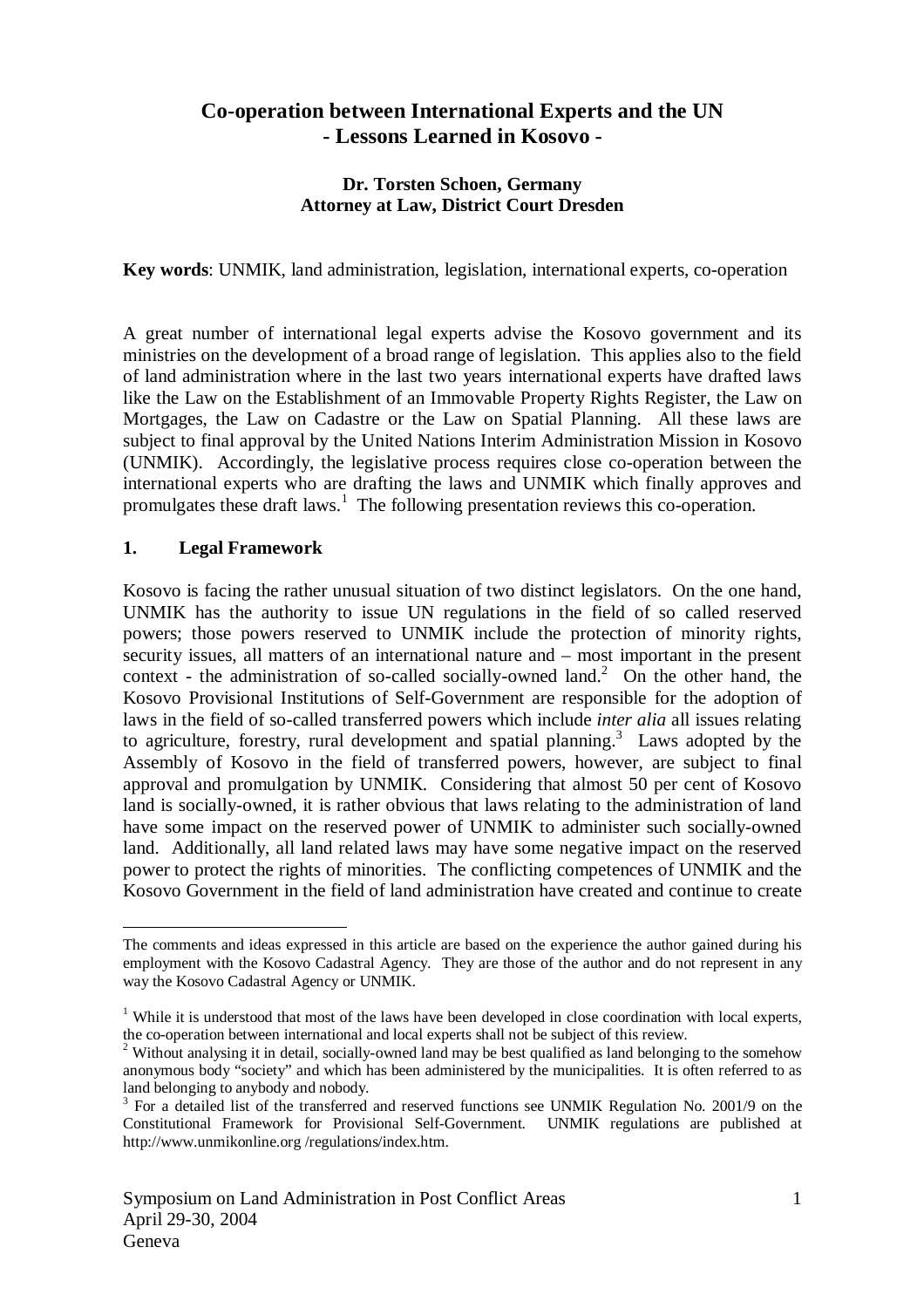confusion and misunderstandings which in turn have an impact on the quality of legislation. Although these misunderstandings could be easily overcome by a better coordination between the original drafters of the laws, i.e. the international legal experts, and UNMIK, such co-operation has not been introduced for the majority of the already adopted and promulgated laws. This failure is based on a variety of reasons which shall be presented from both perspectives, i.e. the perspective of the international experts and UNMIK.

# **2. Mistakes and Failures of International Experts**

The prevailing public opinion blames UNMIK for deficiencies in the law making process. However, international experts have also contributed to the existing problems.

## **a. Lack of Consideration of the Factual and Legal Situation**

International experts have a certain tendency to focus on the subject matter of laws without taking into account the special factual and legal situation of Kosovo.

Learning from initial mistakes, international experts try to tailor draft laws according to the special factual situation of the province which is characterized by Kosovo being a post conflict area with a post socialist economy and administration and still being subject to a final decision on its future status. However, some international experts do not consider this special factual situation to the extent necessary. This applies especially to the protection of minority rights. The draft Law on Spatial Planning for instance did not provide safeguards against the determination of sensitive areas, such as e.g. a waste dump, in minority regions. UNMIK, following its obligation to protect the interests of minorities, promulgated the draft Law under the condition that kosovo-wide spatial plans require its prior approval and that all other development plans have to be prepared in coordination with it.<sup>4</sup> Taking into account that UNMIK does not employ the necessary experts for the development and approval of spatial plans, this solution is obviously not optimal. A better co-ordination between international experts and UNMIK could have provided for a better solution.

In some instances, even worse, international legal experts did not consider the special legal situation of Kosovo. This is the only possible explanation for the fact that the draft Construction Law determines that the Ministry of Spatial Planning shall be competent to issue construction permits for military premises. This sensitive issue definitely does not fall under the authority of the local government but is a function reserved to UNMIK. The lack of consideration of the powers transferred to the local government and those reserved to UNMIK on the part of international legal experts is indeed rather stunning.

# **b. Lack of Explanation and Follow-up**

It is understood that international experts have a very good knowledge of the draft laws which they have developed. However, the competent legal officer at UNMIK has not necessarily the same level of expertise in the subject matter. Therefore, international experts are well advised to explain in detail their drafts. Better documentation

 4 UNMIK Regulation No. 2003/39 on the Promulgation of the Law Adopted by the Assembly of Kosovo on Spatial Planning.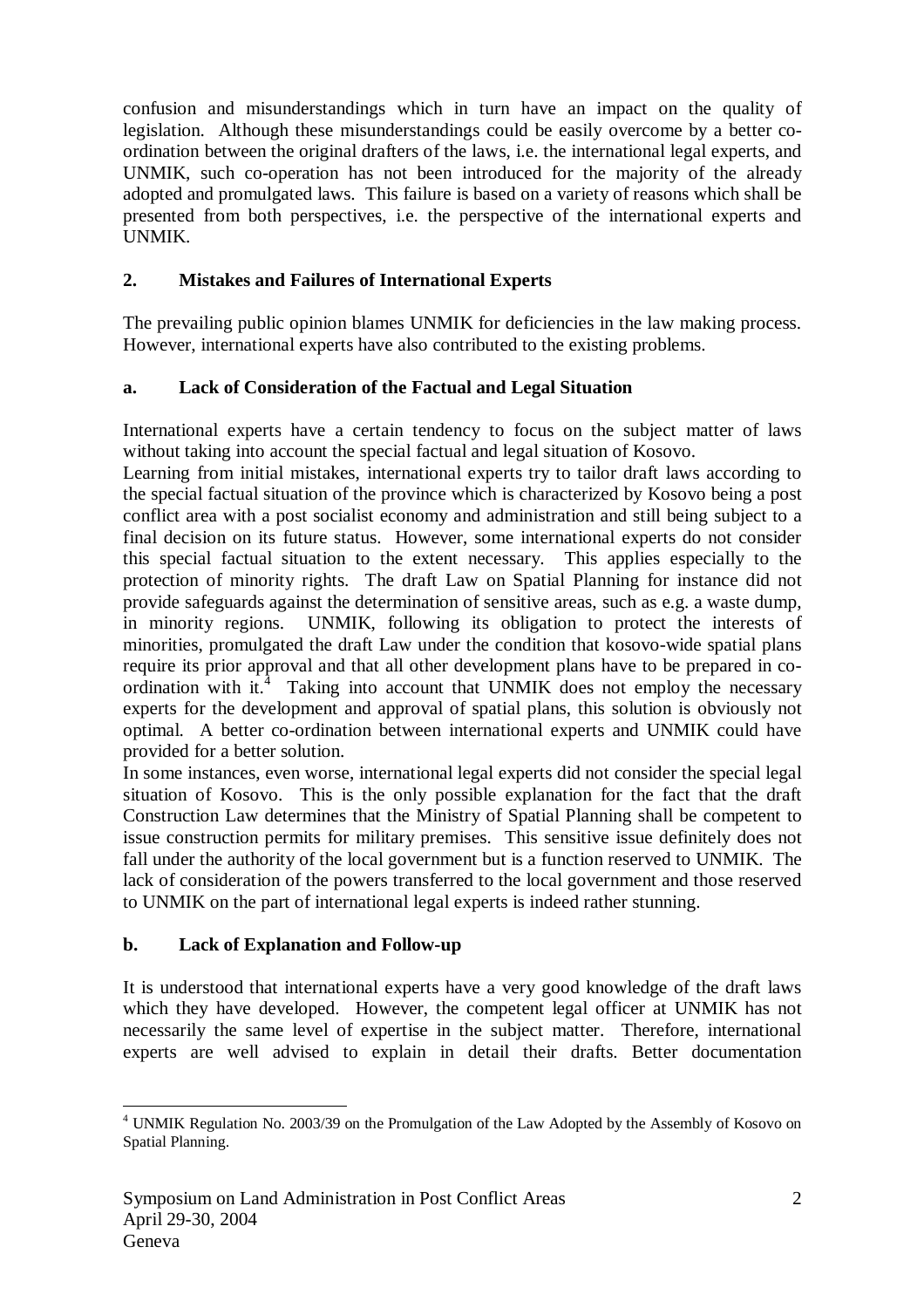accompanying draft laws would foster UNMIK's capacity to review such draft laws and thus certainly speed up the review process.

At the same time, international experts should seek to attract UNMIK's interest in the relevant draft law and give the reasons why it is required. Quite understandingly, international experts consider their draft laws to be rather important. However, UNMIK, for a variety of reasons, often does not give these drafts the same priority as the experts who developed them. In fact, the importance of a real property rights register for a functioning land administration system is not necessarily very evident for a lawyer not specialised in land issues. Accordingly, the draft Law on the Establishment of an Immovable Property Rights Register was not processed for several months after its submission to UNMIK. Although UNMIK is to be blamed for this delayed review, the international expert could have facilitated a speedier review process had a written detailed justification of the need for such legislation accompanied the draft.

In addition, international experts are responsible to track the progress of a draft law once it leaves their hands. The author was rather surprised when the long-term international expert for the Register Law told him upon his arrival at the Kosovo Cadastral Agency that he had no idea what happened to the draft Law during the last six months. Obviously, the procedure for drafting and finalising this Law would have required some improvements.

## **c. No Ongoing Presence**

Finally, the law making process is very often complicated through the absence of the international experts after the finalisation of their drafts. The Law on Mortgages for instance has been drafted by short-term consultants. By the time the draft Law has been submitted to UNMIK for approval, these consultants were not available to explain their draft. In fact, they could not even be identified. Depending on the extent and nature of the underlying project, it should be ensured that the experts or properly instructed personnel present in Kosovo are able to explain the laws and their rationale.

Even better is the development of an ongoing personal working relationship between UNMIK's legal officers and international experts. Such a personal relationship makes it easier for both parties to exchange information in an informal and expeditious manner. Furthermore, the establishment of a personal relationship encourages the UNMIK's legal officer to process the draft law which is now somehow linked to a face and no longer only a work product of some anonymous international expert. A good example of an ongoing well-established working relationship exists, for instance, with the experts on immovable property taxes which facilitated necessary amendments to UNMIK Regulation No. 2003/39 on Taxes on Immovable Property in Kosovo within a very short period of time. It is surprising that the international legal experts of the Kosovo Cadastral Agency did not develop such working relationships during their 2 years presence in Kosovo. It seems rather likely that such a relationship could have prevented many of the misunderstandings of the past.

## **3. Mistakes and Failures of UNMIK**

Although the above mentioned failures of international experts have caused many problems in the law making process, it is not to deny that also UNMIK is to blame for the deficiencies of many of the land related laws.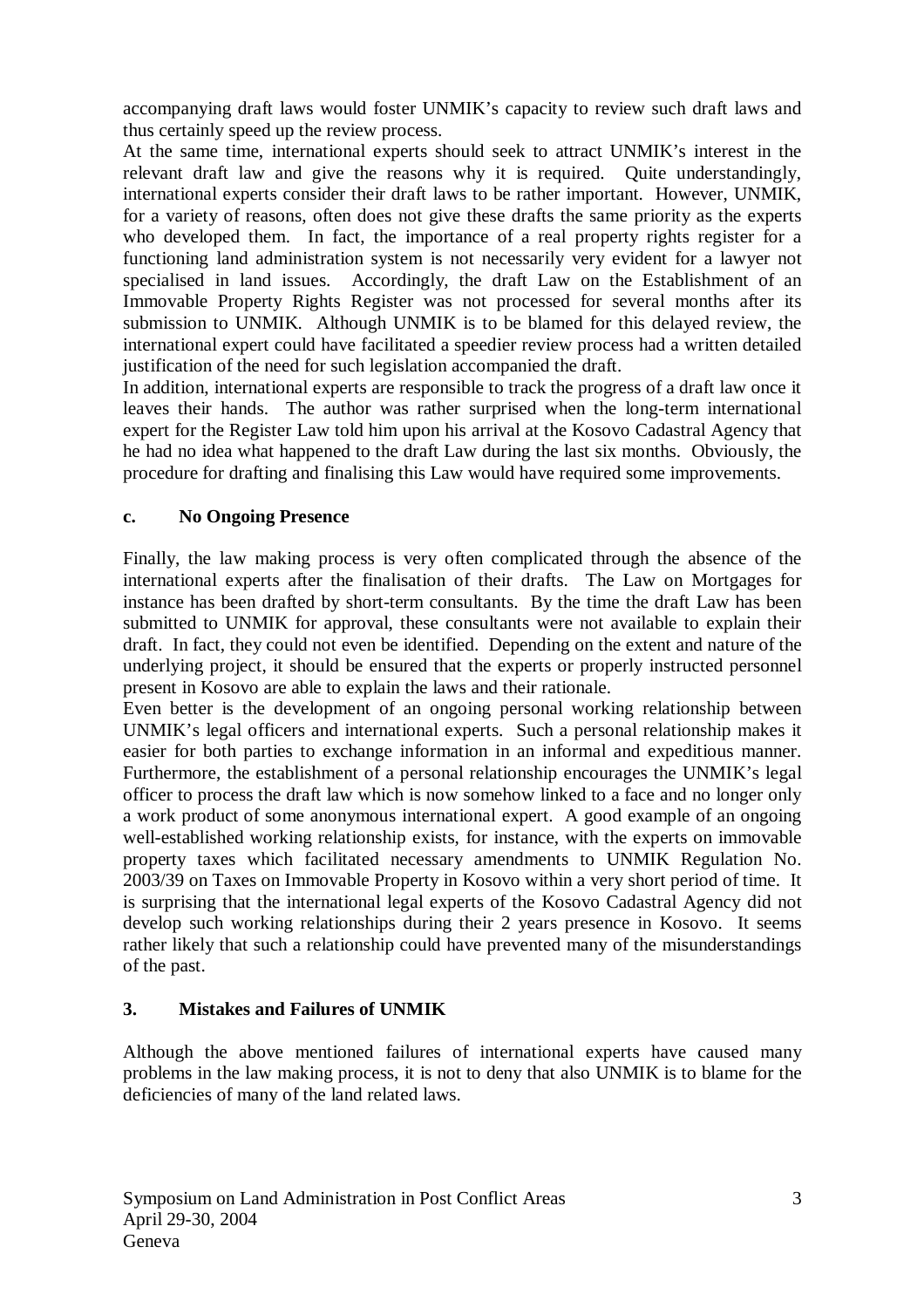# **a. Lack of Review Procedure**

Ideally, a draft law should be submitted to UNMIK for review before it is sent to the Assembly for adoption. This procedure allows the necessary amendments to be made at an early stage and therefore guarantees the promulgation of the law after its adoption by the Assembly without conditions or restrictions. Unfortunately, UNMIK does not follow this procedure in all circumstances.

The Law on the Establishment of an Immovable Property Rights Register, for instance, was discussed in detail between the international experts and UNMIK's legal officers. When the Law was eventually adopted by the Assembly and sent to UNMIK for promulgation some 12 months later, UNMIK raised - rather surprisingly for all stakeholders - completely new conditions for the draft Law to become effective. Needless to say that this conflict could have been prevented through a better co-ordination.

The Law on Spatial Planning was submitted for review prior to its finalization. However, UNMIK did not take action until the Assembly adopted the Law. It then promulgated the Law with a number of restrictions. It is obvious that the political conflict arising out of UNMIK's late action could have been easily prevented.

These two examples are characteristic for UNMIK which has not implemented a clear procedure on how to process a law submitted for review. Given these circumstances, the "disappearance" of laws for several months within UNMIK is not surprising. The establishment of a personal working relationship with UNMIK's legal officers and the constant follow up on submitted draft laws may counter the problems arising out of this lack of review procedure.

## **b. Lack of Expertise**

Another problem in the law making process is the lack of legal expertise on the substantive issues on the part of UNMIK. Although most of its legal officers are in general highly qualified, they often have not the same level of legal expertise on the specific laws as the initial drafters and, perhaps even more important, they have not the same knowledge of the factual situation and the needs that caused the development of the law.

Furthermore, it is to be considered that UNMIK's legal officers come from many different jurisdictions. This may result in situations where a draft law confronts the UNMIK lawyer with a legal concept not familiar to him. The Anglo-Saxon lawyer, for instance, is familiar with a real property rights regime which is rather different from the continental-European system. The lawyer of a country with a market-economy may be rather unfamiliar with the concept of state or socially owned property.

A better explanation of draft laws by means of accompanying documentation or personal meetings may help the competent legal officers to better assess the drafts. Again, a better and earlier co-operation could have prevented many of the mistakes done in the past. However, UNMIK on its part should have developed a better expertise on land related issues. Although it is the competent authority for the administration of socially-owned land, no thorough investigation on the future development of such land has been undertaken.